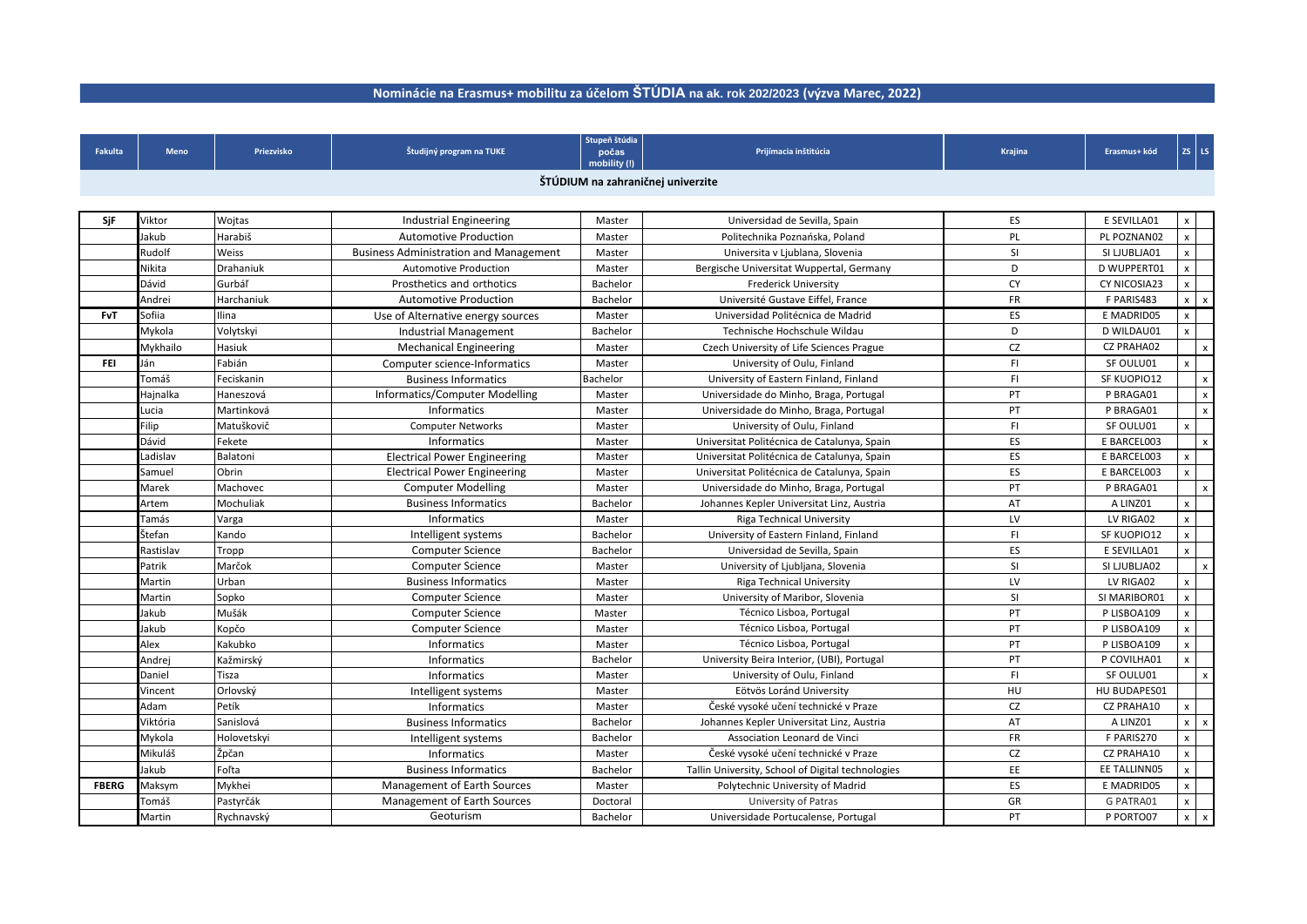## **Nominácie na Erasmus+ mobilitu za účelom ŠTÚDIA na ak. rok 202/2023 (výzva Marec, 2022)**

| <b>Fakulta</b> | <b>Meno</b>                       | Priezvisko   | Študijný program na TUKE      | Stupeň štúdia<br>počas<br>mobility (!) | Prijímacia inštitúcia                                | Krajina   | Erasmus+ kód        |                           | $ZS$ LS                   |  |
|----------------|-----------------------------------|--------------|-------------------------------|----------------------------------------|------------------------------------------------------|-----------|---------------------|---------------------------|---------------------------|--|
|                | ŠTÚDIUM na zahraničnej univerzite |              |                               |                                        |                                                      |           |                     |                           |                           |  |
|                |                                   |              |                               |                                        |                                                      |           |                     |                           |                           |  |
| <b>EkF</b>     | Viktória                          | Basárová     | Finance, Banking, Investments | Master                                 | Universidade Lusofóna de Humanidades e Tecnologias   | PT        | P LISBOA52          | X                         |                           |  |
|                | Benjamín                          | <b>Bodo</b>  | Finance, Banking, Investments | Bachelor                               | Universitat de Valéncia                              | ES        | <b>ES VALENCIO1</b> | $\boldsymbol{\mathsf{x}}$ |                           |  |
|                | Danylo                            | Bokovyi      | Finance, Banking, Investments | Bachelor                               | Hochschule für Wirtschaft und Recht, Berlin          | D         | D BERLINO6          |                           | $\boldsymbol{\mathsf{x}}$ |  |
|                |                                   |              |                               |                                        |                                                      |           |                     |                           |                           |  |
|                | Radka                             | Čaplárová    | Finance, Banking, Investments | Master                                 | <b>Czech University of Life Sciences</b>             | <b>CZ</b> | <b>CZ PRAHA02</b>   | X                         |                           |  |
|                | Michaela                          | Fečková      | Finance, Banking, Investments | Master                                 | Czech University of Life Sciences                    | CZ        | <b>CZ PRAHA02</b>   |                           | $\mathsf{x}$              |  |
|                | Eva                               | Fedurcová    | Finance, Banking, Investments | Doctoral                               | Vysoká škola ekonomická                              | <b>CZ</b> | <b>CZ PRAHA09</b>   |                           |                           |  |
|                | Lenka                             | Horčíková    | Finance, Banking, Investments | Master                                 | Instituto Superior de Gestao - ISG, Lisboa           | PT        | PT LISBOA15         |                           | $\mathsf{x}$              |  |
|                | Martina                           | Iľková       | Finance, Banking, Investments | Master                                 | Universitat Politécnica de Valéncia                  | ES        | <b>ES VALENCIO2</b> | $\mathsf{x}$              |                           |  |
|                | Andrea                            | Ivanová      | Finance, Banking, Investments | Master                                 | Vilniaus Gedimino Technikos Universitas              | LT        | LT VILNIUS02        |                           | $\mathsf{x}$              |  |
|                | Paula                             | Jacková      | Finance, Banking, Investments | Master                                 | Université Cóte d'Azur                               | <b>FR</b> | FR NICE41           |                           |                           |  |
|                | Alexander                         | Janoško      | Finance, Banking, Investments | Bachelor                               | Hochschule für Wirtschaft und Recht, Berlin          | D         | D BERLINO6          |                           |                           |  |
|                | Dominik                           | Jirásek      | Finance, Banking, Investments | Master                                 | Fachhochschule Frankfurt am Main                     | D         | <b>D FRANKFU04</b>  |                           | $x \mid x$                |  |
|                | Róbert                            | Kaid         | Finance, Banking, Investments | Master                                 | Universita di Napoli "Parthenope"                    | IT        | I NAPOLI03          | $\mathsf{x}$              | $\mathsf{X}$              |  |
|                | Viktória                          | Kalaninová   | Finance, Banking, Investments | Bachelor                               | Université Cóte d'Azur                               | <b>FR</b> | FR NICE41           | $\mathsf{x}$              | $\mathsf{X}$              |  |
|                | Antónia                           | Kalapošová   | Finance, Banking, Investments | Master                                 | <b>Budapest Business School</b>                      | HU        | HU BUDAPES20        |                           |                           |  |
|                | Beáta                             | Komjatiová   | Finance, Banking, Investments | Master                                 | <b>Budapest Business School</b>                      | HU        | HU BUDAPES20        |                           |                           |  |
|                | Adriána                           | Koščová      | Finance, Banking, Investments | Master                                 | Hochschule für Wirtschaft und Recht, Berlin          | D         | D BERLINO6          |                           |                           |  |
|                | Matúš                             | Lengyel      | Finance, Banking, Investments | Master                                 | MCI Management Center Innsbruck                      | AT        | A INNSBRUCK08       |                           |                           |  |
|                | Iryna                             | Liubas       | Finance, Banking, Investments | Bachelor                               | Hochschule für Wirtschaft und Recht, Berlin          | D         | D BERLINO6          |                           | $\mathsf{x}$              |  |
|                | Marharyta                         | Martynenko   | Finance, Banking, Investments | Bachelor                               | Hochschule für Wirtschaft und Recht, Berlin          | D         | D BERLINO6          |                           |                           |  |
|                | Julianna                          | Mátheová     | Finance, Banking, Investments | Master                                 | Instituto Superior de Gestao - ISG, Lisboa           | PT        | PT LISBOA15         |                           | $\mathsf{x}$              |  |
|                | Simon                             | Mati         | Finance, Banking, Investments | Bachelor                               | Universitat de Valéncia                              | ES        | ES VALENCI01        | $\boldsymbol{\mathsf{x}}$ |                           |  |
|                | Radovan Filip                     | Novotný      | Finance, Banking, Investments | Bachelor                               | University of Piraeus                                | <b>GR</b> | G PIREAS01          |                           |                           |  |
|                | Dana                              | Rusnáková    | Finance, Banking, Investments | Bachelor                               | Université Cóte d'Azur                               | <b>FR</b> | FR NICE41           |                           | $x \mid x$                |  |
|                | Riva                              | Sarkar Snehi | Finance, Banking, Investments | Bachelor                               | Université de Versailles Saint - Quentin-en Yvelines | <b>FR</b> | F VERSAIL11         | $\lambda$                 |                           |  |
|                | Róbert                            | Schütz       | Finance, Banking, Investments | Master                                 | Czech University of Life Sciences                    | <b>CZ</b> | <b>CZ PRAHA02</b>   | $\mathsf{x}$              |                           |  |
|                | Timea                             | Štefaníková  | Finance, Banking, Investments | Master                                 | Universitat Politécnica de Valéncia                  | <b>ES</b> | ES VALENCI02        |                           | $\mathsf{x}$              |  |
|                | Valentín                          | Veľký        | Finance, Banking, Investments | Master                                 | MCI Management Center Innsbruck                      | AT        | A INNSBRUCK08       | $\mathsf{x}$              |                           |  |
|                | Bianka                            | Veseleňáková | Finance, Banking, Investments | Bachelor                               | Universitat de Valéncia                              | <b>ES</b> | ES VALENCI01        |                           |                           |  |
| <b>FU</b>      | <b>Barbora</b>                    | Kuchárová    | Design                        | Bachelor                               | IADE, Instituto de Artes Visuais, Design e Marketing | PT        | P LISBOA46          |                           | $\mathbf{x}$              |  |
|                | Alexandra                         | Suváková     | Design                        | Bachelor                               | FH Joanneum University of Applied Science            | AT        | A GRAZ09            | $\mathsf{x}$              |                           |  |
|                | Filip                             | Frič         | Fine Art                      | Bachelor                               | University of West Bohemia, Czech Republic           | CZ        | CZ PLZEN01          | x                         | $\mathbf{x}$              |  |
|                | Nina                              | Majorošová   | Design                        | Bachelor                               | Escuela de Arte de Sevilla                           | <b>ES</b> | E SEVILLA10         |                           | $\mathsf{X}$              |  |
|                | Zuzana                            | Tobákošová   | Architecture and Urbanism     | Bachelor                               | FH Joanneum University of Applied Science            | AT        | A GRAZ09            |                           |                           |  |
|                | Tamara                            | Kovaľová     | Design                        | Bachelor                               | IADE Instituto de Artes Visuais, Design e Marketing  | PT        | P LISBOA46          |                           |                           |  |
|                | Melinda                           | Záhorská     | Design                        | Bachelor                               | Escuela de Arte de Sevilla                           | ES        | E SEVILLA10         |                           |                           |  |
|                | Filip                             | Bácskai      | Design                        | Bachelor                               | Akademia di Belle Arti di Catania                    | IT        | I CATANIA03         |                           |                           |  |
|                | Barbora                           | Balogova     | Design                        | Bachelor                               | Akademia Sztuk Pieknych im Jana Matejki w Krakowie   | PL        | PL KRAKOW10         |                           |                           |  |
|                | Sára                              | Vašutová     | Architecture and Urbanism     | Bachelor                               | Crakow University of Technology                      | PL        | PL KRAKOW03         |                           | $\mathbf{x}$              |  |